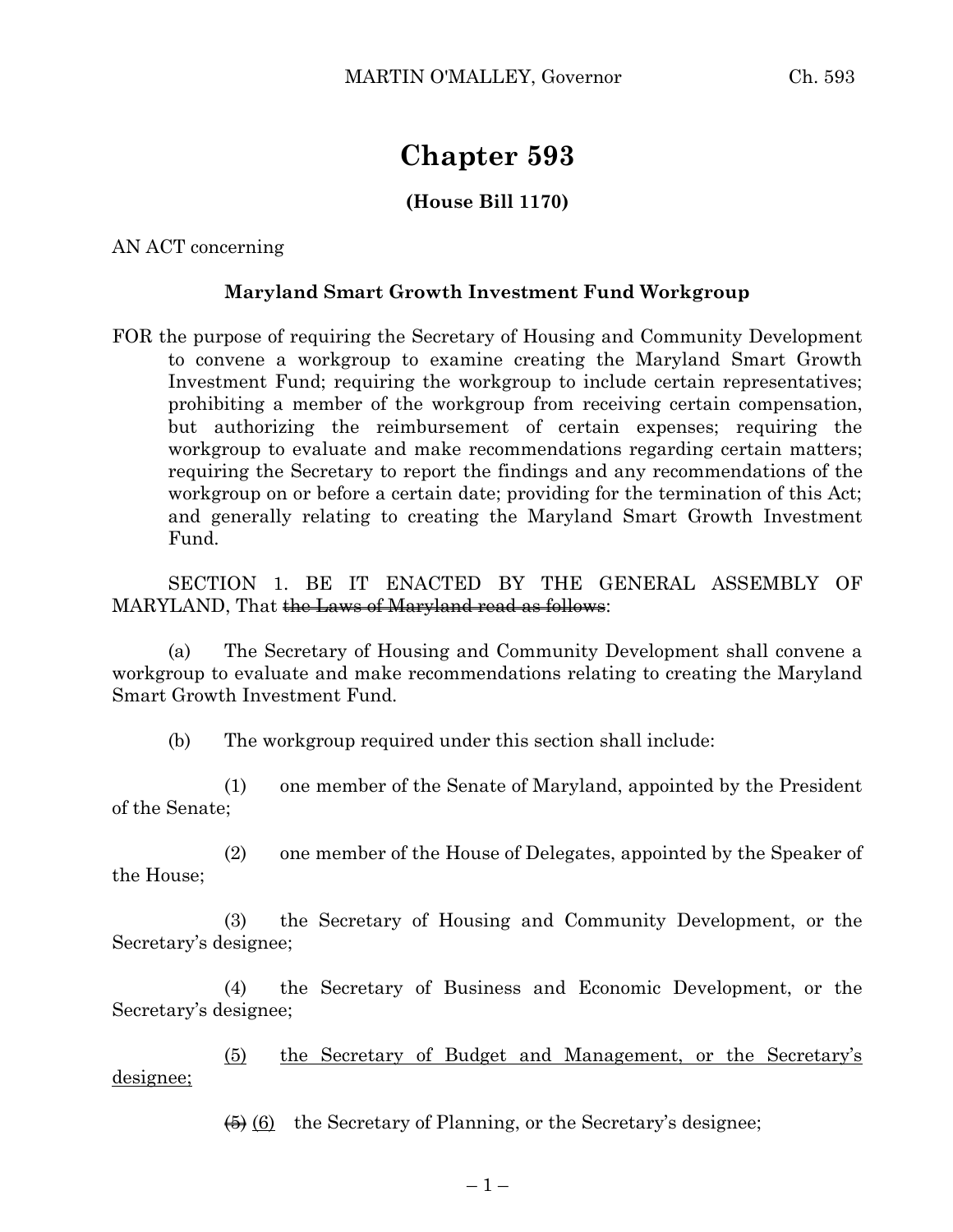$\left(\bigoplus_{i=1}^{n} (7) \right)$  the Secretary of Transportation, or the Secretary's designee;

 $\overline{(7)}$  (8) the Chair of the Sustainable Growth Commission, or the Chair's designee;

 $\left(\frac{8}{2}\right)$  (9) up to five representatives from the private sector; and

 $\left(\frac{\Theta}{\Theta}\right)$  (10) up to three representatives from local government.

(c) A member of the workgroup:

(1) may not receive compensation as a member of the workgroup; but

(2) is entitled to reimbursement for expenses under the Standard State Travel Regulations, as provided in the State budget.

(d) The workgroup shall:

(1) review national and international experience in analogous fund creation, management, and governance;

(2) design a management and governance model to help accelerate smart growth, revitalization, and sustainable development in areas of the State such as sustainable communities and transit–oriented developments;

(3) identify criteria for how  $\frac{m}{m}$  money in the Fund would be invested;

(4) examine potential funding sources, including institutional investors, high net worth investors, and public funds;

(5) examine investment instruments, including equity, debt, and guarantees;

(6) examine the benefits of developing "sidecar" funds that would be funded at the county level and would be coordinated with the Maryland Smart Growth Investment Fund; and

(7) design an investment and management model for the Maryland Smart Growth Investment Fund.

(e) On or before December 31, 2013, the Secretary of Housing and Community Development shall report the findings and recommendations of the workgroup to the Governor and, in accordance with § 2–1246 of the State Government Article, the General Assembly.